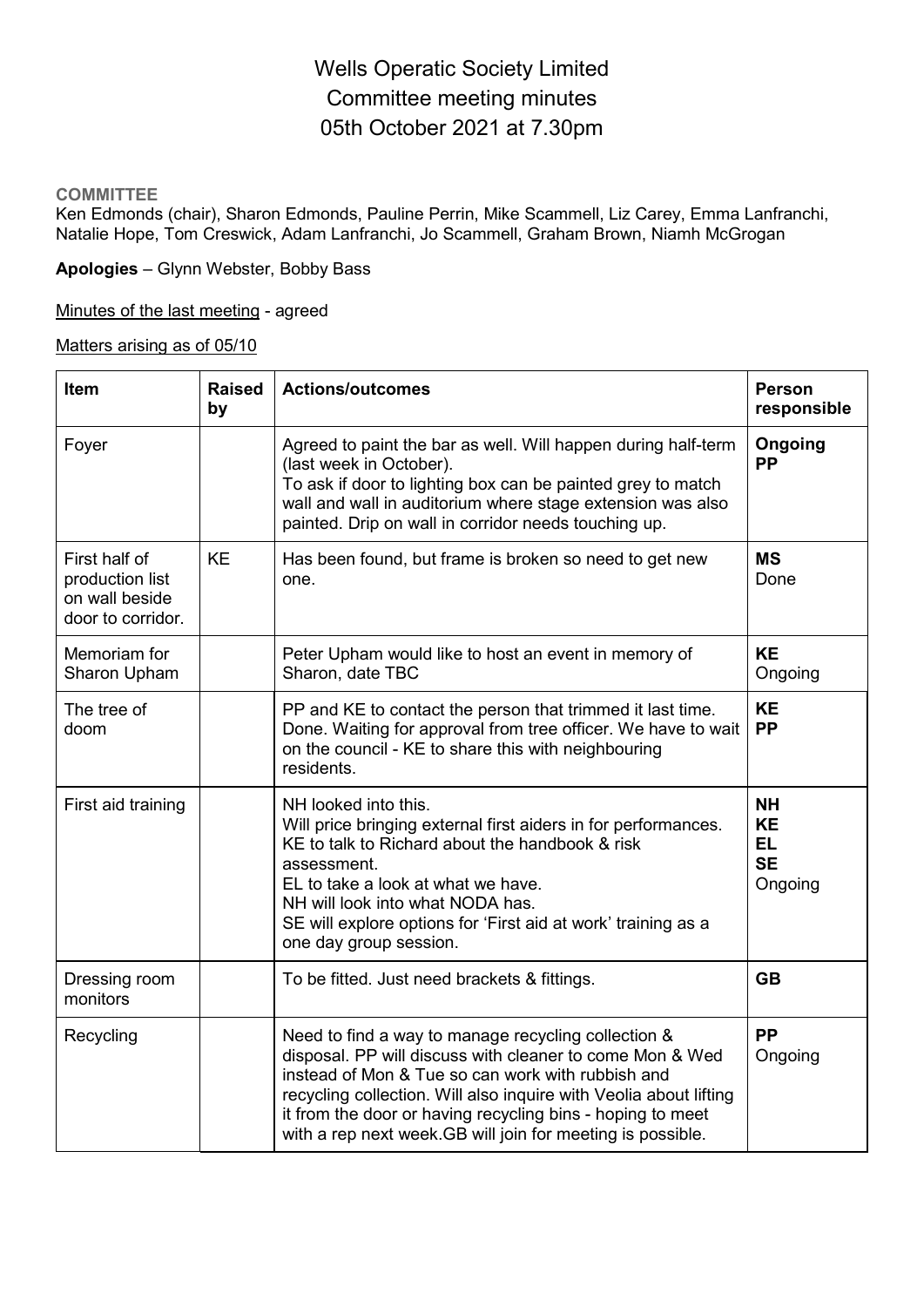### Correspondence as of 05/10

| Item | <b>Actions/outcomes</b> | <b>Person responsible</b> |
|------|-------------------------|---------------------------|
|      |                         |                           |
|      |                         |                           |
|      |                         |                           |

### Treasurer's Report & Box Office as of 05/10

| <b>Item</b>                                                                                                                                                                                                                                                                                                                                                     | <b>Actions/outcomes</b>                                                                                                                                                                                    | <b>Person</b><br>responsible |
|-----------------------------------------------------------------------------------------------------------------------------------------------------------------------------------------------------------------------------------------------------------------------------------------------------------------------------------------------------------------|------------------------------------------------------------------------------------------------------------------------------------------------------------------------------------------------------------|------------------------------|
| Accountants want to change us to a new<br>insurance company. We have NODA insurance<br>which we are keeping, but this refers to the other<br>which we have for building and additional needs.<br>NODA insure movables i.e. props, costumes,<br>computers etc up to £47K<br>All other building, fixtures & fittings etc on other<br>policy and is approx. £1.2M. | Need to check:<br>Agreed to find out how much of an<br>increase the premium would be to<br>increase NODA to £75 coverage.<br>Agreed for broker to try and find<br>cheaper coverage for other<br>insurance. | <b>PP</b><br>Ongoing         |
| Upcoming costs                                                                                                                                                                                                                                                                                                                                                  | Lighting £700<br>Roof £2,400<br>Gate £1,300<br>Sound desk £2,800<br>All either paid or agreed to be paid.                                                                                                  | <b>PP</b>                    |
| Bar prices                                                                                                                                                                                                                                                                                                                                                      | Now all one price                                                                                                                                                                                          | <b>PP</b><br>Done            |

## Membership as of 05/10

| <b>Item</b>           | <b>Actions/outcomes</b>                                                                                                                                            | <b>Person</b><br>responsible |
|-----------------------|--------------------------------------------------------------------------------------------------------------------------------------------------------------------|------------------------------|
| <b>Renewals</b>       | Most renewals will happen in January so will be ongoing. Will wait to give<br>out new parking permits until memberships renew and run with old one in<br>meantime. | <b>PP</b>                    |
| <b>New</b><br>members | Pauline going away until November so please share new member forms<br>asap.                                                                                        | <b>PP</b>                    |

### Publicity as of 05/10

| Item    | <b>Actions/outcomes</b>                                                                                                         | <b>Person</b><br>responsible |
|---------|---------------------------------------------------------------------------------------------------------------------------------|------------------------------|
|         | Facebook   Agreed to add committee details to fb page                                                                           | <b>AL</b><br>Done            |
| Website | Under previous shows, there were a number of shows that were for<br>hiring's rather than shows we have done. Have been removed. | AL<br>Done                   |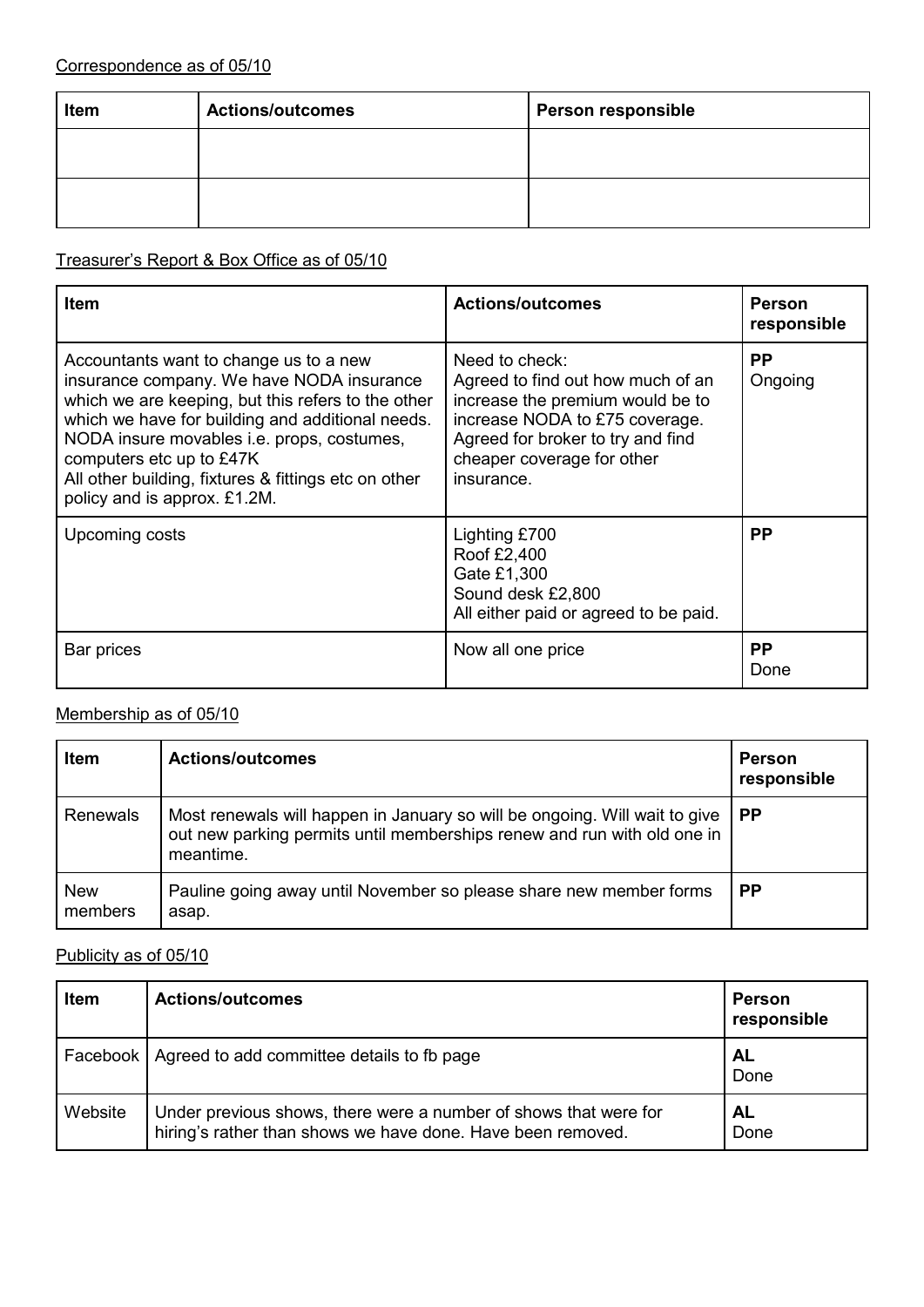| Item                                                                                                                                                                                                            | <b>Actions/outcomes</b>                                                                                                                                                                                                                                                                                                                                                                                                                               | Person<br>responsible             |
|-----------------------------------------------------------------------------------------------------------------------------------------------------------------------------------------------------------------|-------------------------------------------------------------------------------------------------------------------------------------------------------------------------------------------------------------------------------------------------------------------------------------------------------------------------------------------------------------------------------------------------------------------------------------------------------|-----------------------------------|
| Update on dimmers                                                                                                                                                                                               | Lighting box not updated and entrance door<br>installation incomplete. To be followed up.<br>Met with Neil Bishop - said he couldn't do<br>anything but told need money back if<br>improvements not made.<br>Auxiliary power supply insufficient for the<br>number of LED lanterns we have. Neil has<br>quoted for better mains supply. Quote<br>£465.60 inc.VAT. Agreed.<br>Have been improved. There is a 3 or 4 sec<br>delay but they do now work. | <b>GB</b><br>Done                 |
| <b>PAT</b> testing                                                                                                                                                                                              | Need to source training                                                                                                                                                                                                                                                                                                                                                                                                                               | <b>GB</b><br>Ongoing              |
| New sign for billboard by front wall                                                                                                                                                                            | Has arrived and is in theatre, wahey! SE to<br>ask builder to put in and pin down to a<br>timescale.                                                                                                                                                                                                                                                                                                                                                  | <b>KE</b><br><b>SE</b><br>Ongoing |
| Tree - yellow line edge. Sign received and<br>has gone up. Rocks/boulders to be used<br>instead of lines. AL quote agreed - five<br>concrete posts and necessary equipment<br>to install<br>Parking in car park | SE to speak to builder about bringing gate<br>posts forward so can add closable gate and<br>sign and add posts around tree to address<br>tree and parking issue in one.<br>Quote sent round and agreed.                                                                                                                                                                                                                                               | <b>SE</b><br>Ongoing              |
|                                                                                                                                                                                                                 |                                                                                                                                                                                                                                                                                                                                                                                                                                                       |                                   |
| Camera\Wi-Fi system                                                                                                                                                                                             | Computers fixed. Now just need to drill<br>holes in door and possibly in roof for<br>ventilation and monitor.                                                                                                                                                                                                                                                                                                                                         | <b>AL</b><br>Done                 |

### Hire as of 05/10

| <b>Item</b>               | <b>Actions/outcomes</b>                                                                                                                                                                                                                                                                                                                             | <b>Person</b><br>responsible |
|---------------------------|-----------------------------------------------------------------------------------------------------------------------------------------------------------------------------------------------------------------------------------------------------------------------------------------------------------------------------------------------------|------------------------------|
| <b>Small Steps</b><br>x 2 | Ongoing                                                                                                                                                                                                                                                                                                                                             | <b>SE</b>                    |
| Cosmo<br>group            | On hold (CV-19)                                                                                                                                                                                                                                                                                                                                     | <b>SE</b>                    |
| Sustainable<br>Wells      | On hold (CV-19)                                                                                                                                                                                                                                                                                                                                     | <b>Sarah Briton</b>          |
| Theatre<br>Festival       | Neil Johnson who organises the Theatre festival in Wells and he's<br>enquiring about the possibility of hiring the rehearsal room 9am - 5pm<br>from Mon 5th - Friday 9th July for a youth theatre week of<br>workshops. Rehearsal room not available Mon & Tue and auditorium set<br>up for Quartet so offered Wed-Fri. Is taking Wed-Fri for £200. | <b>SE</b><br>Ongoing         |
| Flower club               | May want to come back to normal booking arrangements under reduced<br>circumstances.                                                                                                                                                                                                                                                                | <b>SE</b><br>Ongoing         |
| Comedia                   | Hiring rehearsal space in February.                                                                                                                                                                                                                                                                                                                 | <b>SE</b>                    |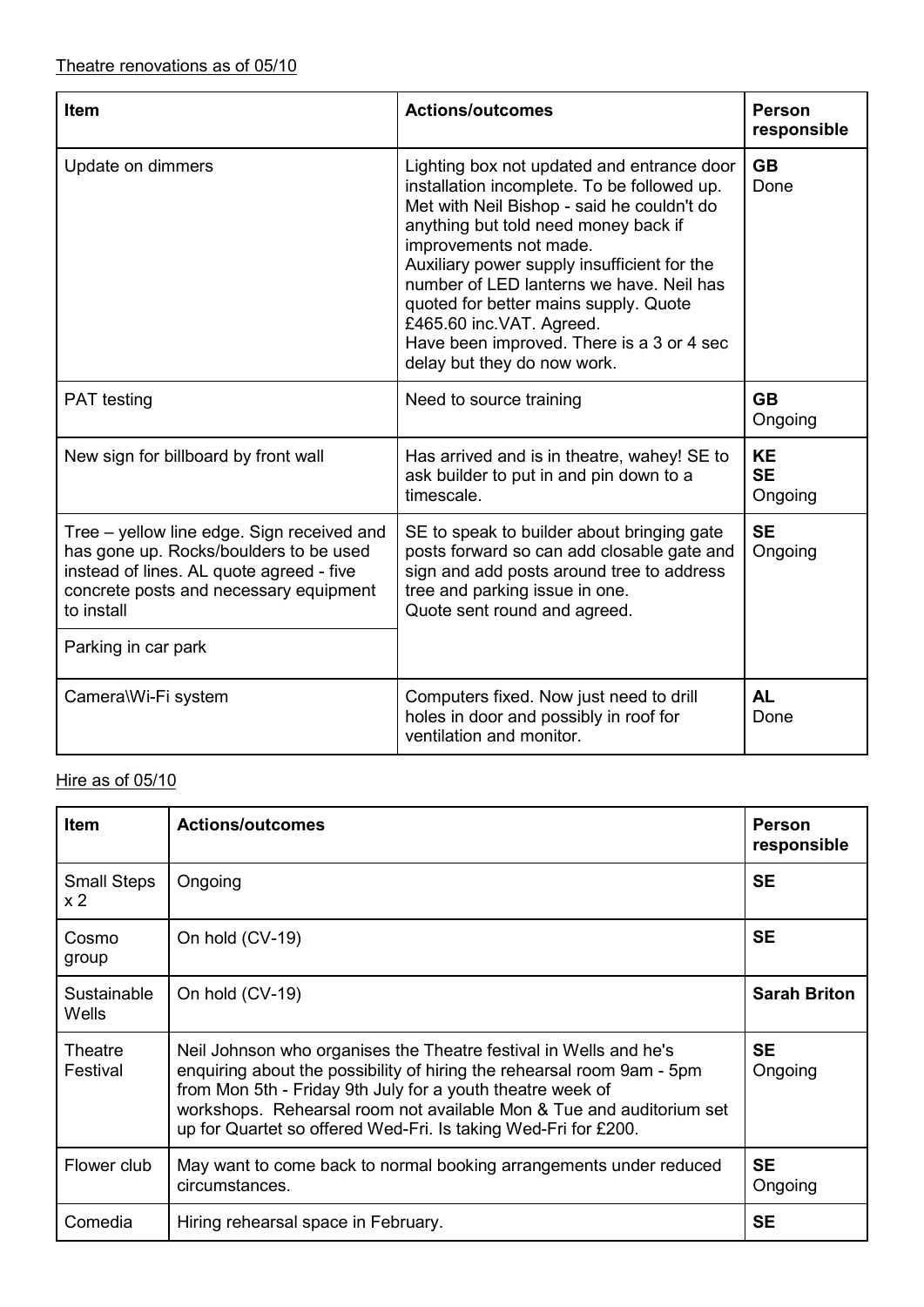| <b>Cinderella</b> by Vicky Orman |                           | Dec 11th - 18th 2021  |                                                                                 |  |
|----------------------------------|---------------------------|-----------------------|---------------------------------------------------------------------------------|--|
| <b>Director</b>                  | <b>Ken</b><br>Edmonds     | Producer              | <b>Vicky Orman</b>                                                              |  |
| <b>SM</b>                        | Charlie<br><b>Watkins</b> | Lighting              | <b>Graham Brown</b>                                                             |  |
| Sound                            | Adrian<br><b>Mitchell</b> | Projection            |                                                                                 |  |
| Costumes                         | Liz Carey                 | Props                 | Pat Watkins & team                                                              |  |
| Prompt                           | Frieda Brown              | Makeup                |                                                                                 |  |
| <b>Budget</b>                    | Agreed                    | <b>Publicity</b>      | Adam Lanfranchi / Ken Edmonds                                                   |  |
| <b>Photos</b>                    | <b>Greg Tresize</b>       | Programme             | Ken Edmonds                                                                     |  |
| <b>Ticket</b><br>prices          | £14<br>£11                | Rehearsal<br>schedule | Agreed                                                                          |  |
| FoH                              | Sally<br>Trayhurn         | Tickets go live       | Possibly 23rd October if have staff for box office - KE<br>will liaise with RW. |  |

| <b>Blood on the Canvas by Richard James</b><br>and<br>Rude Awakenings by Nicholas Ridley |                                       | Mar 09th-12th 2022    |                                       |
|------------------------------------------------------------------------------------------|---------------------------------------|-----------------------|---------------------------------------|
| <b>Director</b>                                                                          | <b>Sharon Edmonds</b><br>Doreen Grant | Producer              | <b>Sharon Edmonds</b><br>Doreen Grant |
| <b>MD</b>                                                                                | --                                    | Choreography          | --                                    |
| <b>SM</b>                                                                                |                                       | Lighting              | Nat Hope                              |
| Sound                                                                                    | --                                    | Projection            | --                                    |
| Costumes                                                                                 | --                                    | Props                 | --                                    |
| Prompt                                                                                   | <b>Sharon Edmonds</b><br>Doreen Grant | Makeup                |                                       |
| <b>Budget</b>                                                                            |                                       | <b>Publicity</b>      | Adam Lanfranchi                       |
| <b>Photos</b>                                                                            |                                       | Programme             |                                       |
| <b>Ticket</b><br>prices                                                                  | £8<br>£12                             | Rehearsal<br>schedule | Agreed                                |
| FoH                                                                                      | Sally Trayhurn                        | Tickets go live       |                                       |

| <b>Big Fish by John August &amp; Andrew Lippa</b> |                | May 02nd - 07th 2022 |                        |
|---------------------------------------------------|----------------|----------------------|------------------------|
| Director                                          | Niamh McGrogan | Producer             | Doreen Grant           |
| MD                                                | Sheila Ross    | Choreography         | Julie & Elisha Webster |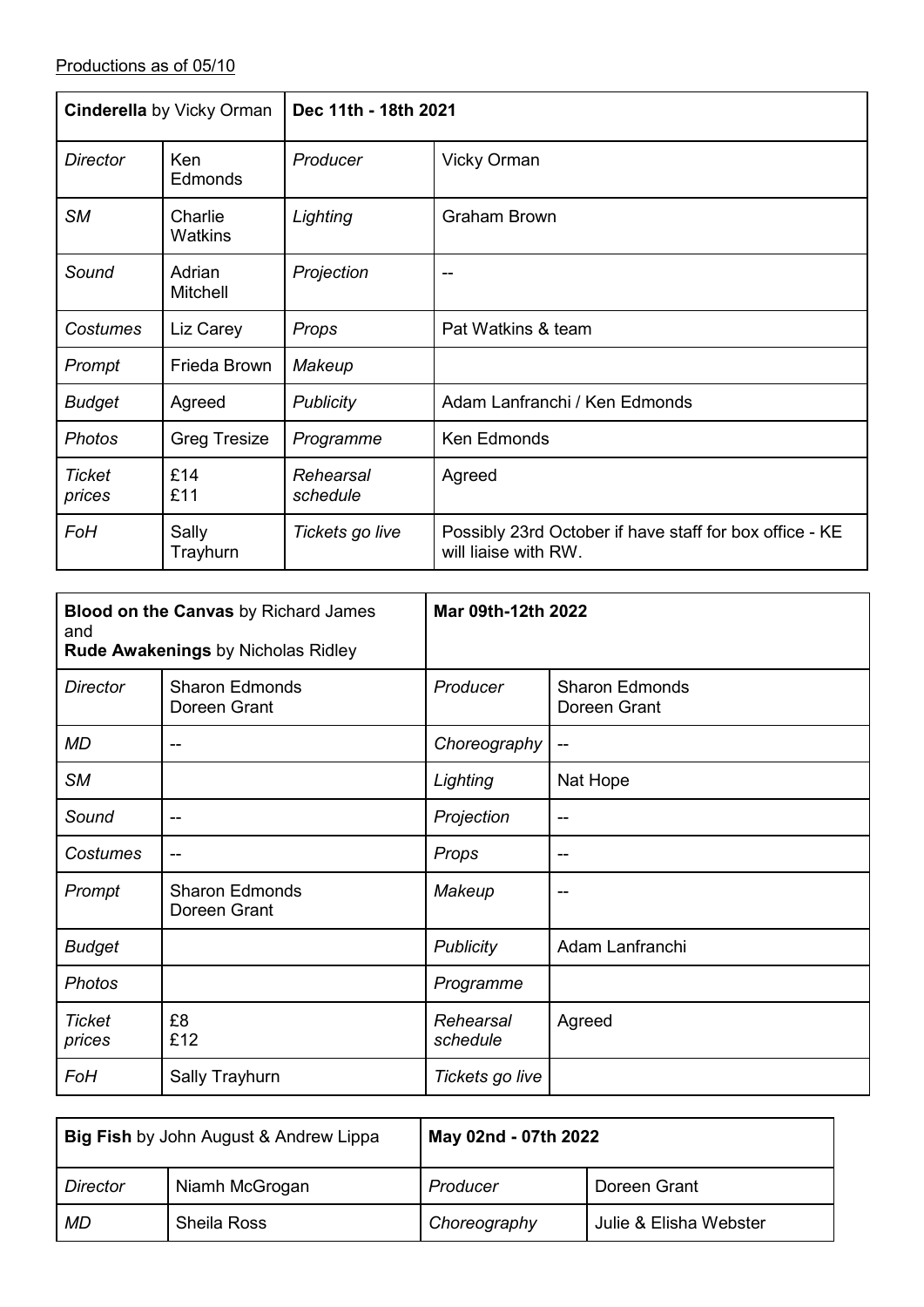| <b>SM</b>     | Mike Scammell & Sarah Galton | Lighting           | <b>Graham Brown</b>         |
|---------------|------------------------------|--------------------|-----------------------------|
| Sound         | <b>Rick Fitzsimmons</b>      | Projection         |                             |
| Costumes      | <b>Bobby Bass</b>            | Props              | Jo Scammel with Vicky Orman |
| Prompt        | Frieda Brown                 | Makeup             | <b>Helen Makin</b>          |
| <b>Budget</b> | Agreed                       | <b>Publicity</b>   | Adam Lanfranchi             |
| <b>Photos</b> |                              | Programme          | Niamh McGrogan              |
| Ticket prices | £11<br>£13                   | Rehearsal schedule | Agreed                      |
| FoH           | Sally Trayhurn               | Tickets go live    |                             |

| And Then There Were None by Agatha Christie |                        | September 13th - 17th 2022 |                                      |
|---------------------------------------------|------------------------|----------------------------|--------------------------------------|
| <b>Director</b>                             | Adam Lanfrachi         | Producer                   | <b>Graham Brown</b>                  |
| <b>SM</b>                                   | Emma Lanfranchi        | Voice coach                | Lois Harbinson                       |
| Sound                                       | <b>Adrian Mitchell</b> | Lighting                   | <b>Graham Brown</b>                  |
| Costumes                                    | Louise Sansam          | Props                      | Jo Scammell, Vicky Orman<br>Sue King |
| Prompt                                      | Doreen Grant           | Makeup                     | <b>Helen Makin</b>                   |
| <b>Budget</b>                               | Agreed                 | <b>Publicity</b>           | Adam Lanfranchi                      |
| <b>Photos</b>                               | <b>Greg Tresize</b>    | Programme                  | Adam Lanfranchi                      |
| <b>Ticket prices</b>                        | £12                    | Rehearsal schedule         | Agreed                               |
| FoH                                         | Sally Trayhurn         | Tickets go live            |                                      |

| The Wizard of Oz by L.Frank Baum |                   | December 2022      |                      |
|----------------------------------|-------------------|--------------------|----------------------|
| <b>Director</b>                  | <b>Bobby Bass</b> | Producer           | Niamh McGrogan       |
| MD                               | Sheila Ross       | Voice coach        |                      |
| <b>SM</b>                        |                   | Lighting           |                      |
| Sound                            |                   | Projection         |                      |
| Costumes                         | Nat Hope          | Props              | Lesley & Jo Scammell |
| Prompt                           |                   | Makeup             |                      |
| <b>Budget</b>                    |                   | <b>Publicity</b>   |                      |
| Photos                           |                   | Programme          | Ken Edmonds          |
| <b>Ticket prices</b>             |                   | Rehearsal schedule |                      |
| FoH                              |                   | Tickets go live    |                      |